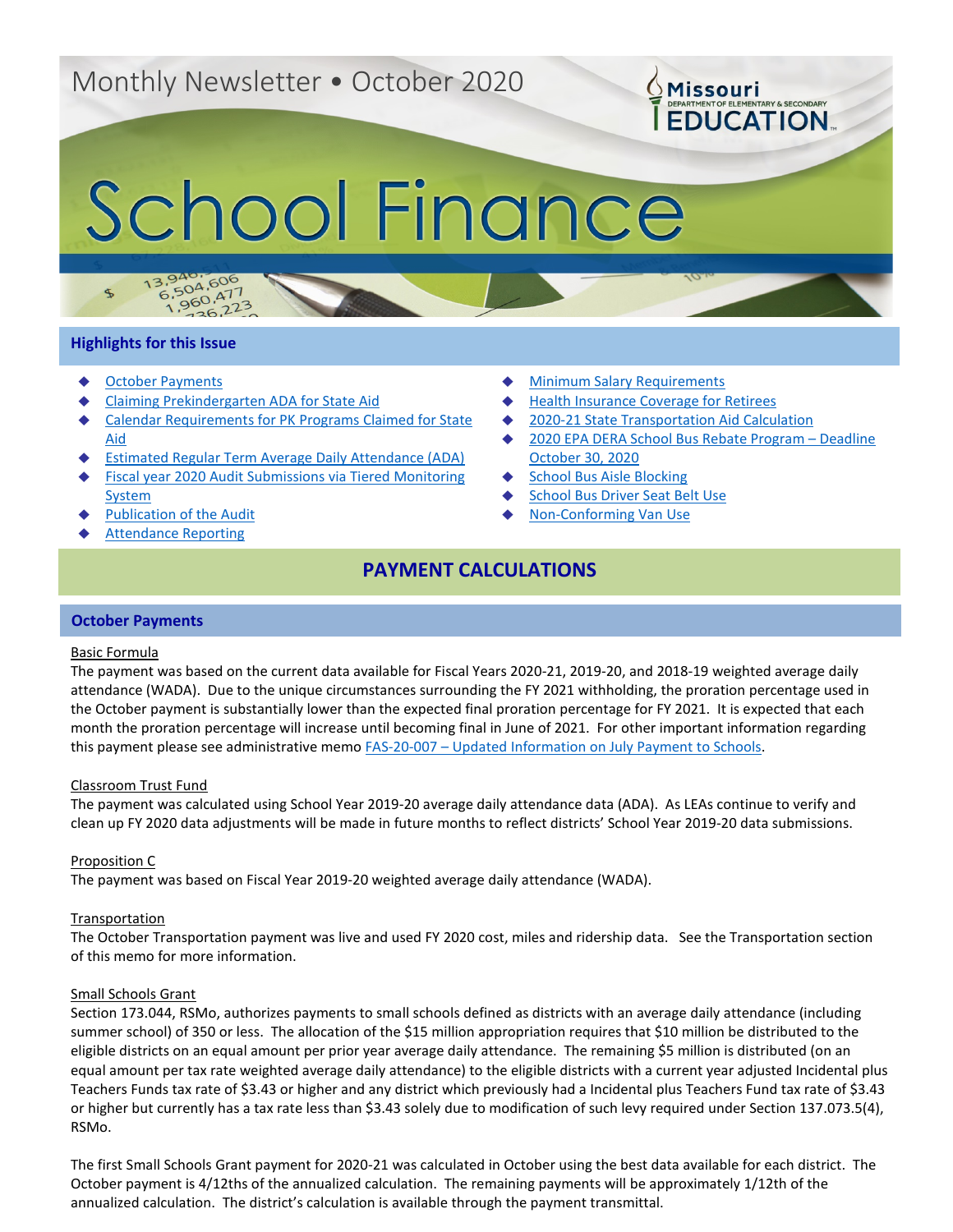#### <span id="page-1-0"></span>**Claiming Prekindergarten ADA for State Aid**

163.018, RSMo, now allows for all districts and charter schools to claim a small portion of their prekindergarten students for state aid if the prekindergarten students meet certain criteria. 163.018, RSMo, allows for a school district that operates an early childhood education program to receive state funding through the foundation formula for some students between the ages of three and five who are eligible for free and reduced lunch. This legislation will allow these students to be included in the average daily attendance calculation (ADA) of the district or LEA charter school. The total number of such pupils included in the ADA calculation cannot exceed 4% of the total number of resident pupils eligible for free and reduced lunch between the ages of five and eighteen as of October 1 who are included in the district's ADA calculation.

### <span id="page-1-1"></span>**Calendar Requirements for PK Programs Claimed for State Aid**

In order to claim PK for state aid the LEA must have either a full day PK program that is 1,044 hours and plans 36 weather makeup hours or have a half day PK AM or PM program that is no less than 522 hours and plans 36 weather make-up hours.

The program must also be taught by a certificated staff member who is paid minimum salary pe[r 163.172,](https://revisor.mo.gov/main/OneSection.aspx?section=163.172&bid=8162&hl=minimum+salary%25u2044) RSMo.

More information on this topic can be found in guidance that has been posted on the Finance Topics & Procedures webpage at [https://dese.mo.gov/financial-admin-services/school-finance/finance-topics-procedures.](https://dese.mo.gov/financial-admin-services/school-finance/finance-topics-procedures) The document is titled PK Eligibility for State Aid.

#### <span id="page-1-2"></span>**Estimated Regular Term Average Daily Attendance (ADA)**

The calculated Threshold percentages to be used in the Weighted Average Daily Attendance (WADA) calculation for FY21 declined from prior years. This decline may cause districts' FY21 WADA to increase over prior year's calculations due to greater weighting of one or all of the weighting categories. The change in Threshold percentages are as follows:

| <b>Item</b>                              | <b>Amount</b> |
|------------------------------------------|---------------|
| State Adequacy Target FY 2021            | \$6,375       |
| Free & Reduced Lunch Threshold           | 29.45%        |
| <b>Special Education (IEP) Threshold</b> | 12.83%        |
| Limited English Proficiency Threshold    | 2.07%         |

Also, if your district will be claiming prekindergarten students for state aid it will be necessary to estimate an ADA including those prekindergarten students in order to get paid on those students this year. Estimates including prekindergarten students should be supplied only after the MOSIS 2021 October Student Core file is submitted so that the maximum 4% of prekindergarten students can be calculated.

To help determine if it would be advantageous for your district to estimate ADA for the FY21 year, please see the Estimated ADA page located under School Finance in the web application system. Also, a tool has been developed to compare current year information for your district to the district's first or second preceding year WADA. This tool can be found on the School Finance website under Calculation Tools at [https://dese.mo.gov/financial-admin-services/school-finance/calculation-tools.](https://dese.mo.gov/financial-admin-services/school-finance/calculation-tools) There is a sheet in the tool labeled "Instructions" that provides instructions on estimating ADA and logic related to estimated regular term ADA.

If your district determines it is appropriate to estimate an ADA for FY21, please email your district finance contact the following:

- The regular term ADA the district/charter wishes to estimate separated by PK and the K-12.
- The enrollment used as the base for the estimate.
- The attendance percentage used to develop the estimate.
- Any other logic applied to determine the estimate provided.

Once the email is received, the information provided will be reviewed to determine if the estimate appears reasonable. If the estimate appears reasonable then your district's school finance contact will enter the estimate on the Estimated ADA Screen. Please monitor your estimated ADA throughout the year to ensure overestimating does not occur. This estimate may be adjusted at any time during the year by sending a revised estimate which includes the detailed information outlined above.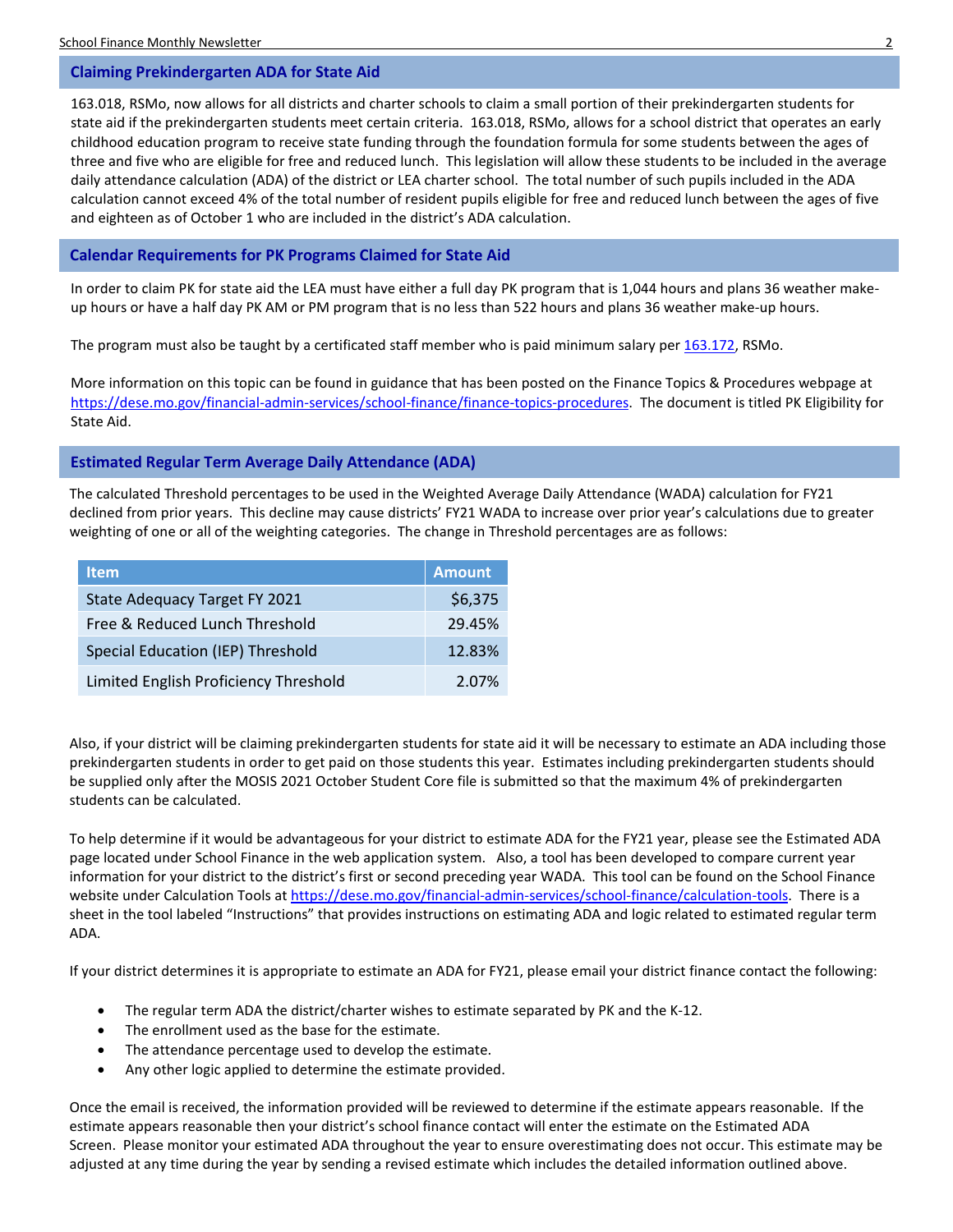School Finance Monthly Newsletter 3

Revisions to the 2020-21 estimated ADA may be made through **May 15, 2021**. Contact School Finance staff if you have questions about estimating ADA.

## **AUDIT REPORTS**

#### <span id="page-2-0"></span>**Fiscal year 2020 Audit Submissions via Tiered Monitoring System**

The following guidelines are provided for the Fiscal Year 2020 Audit Submissions:

- Audits, copies of signed board minutes approving the audit, and management letters should be submitted to DESE via the Tiered Monitoring System. The documents should be in Adobe searchable pdf format, version 11.0 or lower. The file description should easily identify the document, such as audit, management letter, or signed board minutes.
- The audit report should be uploaded as "Audit Documents (required fiscal audit)" and the board minutes, management letter and any corrective action plans would be "Audit Documents (supporting docs)" in the file upload dialog box for the 2020-21 fiscal year. The file upload box will also require adding the contact information for the auditor before the audit report can be uploaded. (Use the global document repository (uploads) link under "Utilities" on the right side of the screen to upload the documents.)
- The deadline for submitting audits is **December 31, 2020.** There is no longer any need to file for an extension of the audit deadline.
- Copies of signed board minutes and management letters may be submitted after the December 31 deadline. These documents should include all required signatures, which is a change from current practice.
- The school, not the auditor, is responsible for ensuring that the audit, board minutes, and management letter are submitted to DESE in compliance with the provisions of the audit rule. With the change of audit submission via the Tiered Monitoring System, the auditor should not have access to this system and, therefore, not be able to upload the audit documents.
- To minimize the need for subsequent audit corrections, schools are strongly encouraged to complete the following checklist prior to submitting the audit:
	- The pages of the audit have been compared to the Table of Contents and no pages are missing or out of order. Audits with missing pages may be rejected as incomplete.
	- **The audit includes the auditor's signature and the date of the audit report. Audit reports that are not signed and** dated may be considered a draft, not a final report. Draft reports cannot be accepted in satisfaction of the audit requirement.
	- The ending debt balances in the audit report (reported in the financial statements and/or Notes to the Financial Statements) agree to the balances reported in Part IV, Long and Short Term Debt, of the Annual Secretary of the Board Report (ASBR). Any differences should be reconciled.
	- The audit includes the updated version of the Schedule of Selected Statistics, which can be found at [http://dese.mo.gov/financial-admin-services/school-audits.](http://dese.mo.gov/financial-admin-services/school-audits)
	- **The data reported on the Schedule of Selected Statistics agrees to the corresponding data on the ASBR and** MOSIS/Core Data. If changes to the ASBR and/or MOSIS/Core Data are needed as a result of the review, please revise and resubmit corrections as soon as possible and notify your auditor of any changes.
	- Submit/upload corrective action plans for federal and state findings in a separate document from the audit report.
	- The audit submission includes the district's Single Audit, if applicable. There is no provision in the rule allowing the Single Audit portion of the audit to be submitted at a later date.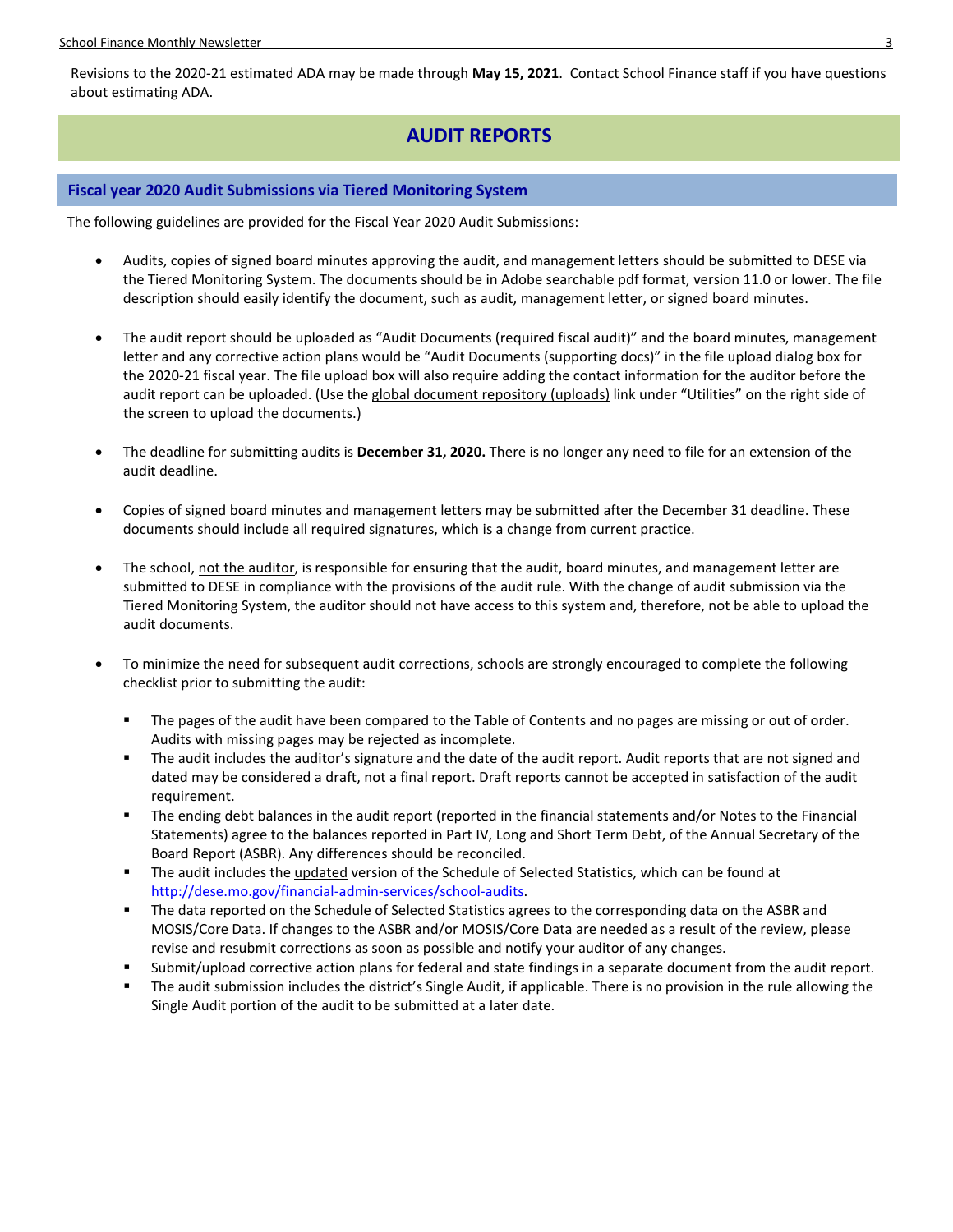#### <span id="page-3-0"></span>**Publication of the Audit**

Per 165.121, RSMo, within thirty days of the receipt of the audit report the school board shall cause a summary of the report to be prepared which shall include, together with any other matter the board deems appropriate, the following:

- 1) A summary statement of fund balances and receipts and disbursements by major classifications of each fund and all funds;
- 2) A summary statement of the scope of the audit examination;
- 3) The auditor's opinion on the financial statements included in the audit report.

Immediately upon the completion of the summary, the school board shall cause it to be published once in a newspaper within the county in which all or a part of the district is located which has general circulation within the district or, if there is none, then the board shall cause the summary to be posted in at least five public places within the district. The publication shall contain information as to where the audit report is available for inspection and examination. The report shall be kept available for such purposes thereafter.

## **OTHER IMPORTANT REMINDERS AND TOPICS OF INTEREST**

#### <span id="page-3-1"></span>**Attendance Reporting**

For guidance regarding various attendance reporting scenarios please refer to the School Finance website at <http://dese.mo.gov/financial-admin-services/school-finance/finance-topics-procedures> and select Attendance Reporting from the General Guidance section.

#### <span id="page-3-2"></span>**Minimum Salary Requirements**

The minimum teacher's salary is \$25,000 and the minimum salary for a full-time teacher with a master's degree with at least ten years public teaching experience is \$33,000.

All teachers are to receive at least their FTE proration of the applicable state minimum salary. Teachers include study hall teachers, in-school suspension teachers, and all others for whom the students' hours are included in the average daily attendance calculation for state aid. Substitute teachers filling a regular classroom teacher's position as the teacher-of-record for the class must be paid the minimum salary.

The penalty for noncompliance with the minimum salary requirements of Section 163.172, RSMo, is stated in Section 163.021.3, RSMo. The statutory penalty for noncompliance is a reduction of the Basic Formula to the 1993-94 amount per eligible pupil. Therefore, it is important that each district ensures compliance with the minimum salary requirements. Questions on specific situations may be directed to the School Finance staff at 573-751-0357.

## **SCHOOL GOVERNANCE**

#### <span id="page-3-3"></span>**Health Insurance Coverage for Retirees**

The Department receives questions from time to time regarding eligibility for health insurance coverage for individuals who are retiring, or who have retired, and are receiving or eligible to receive retirement benefits from a Missouri school employee retirement system. This eligibility is provided for in Section 169.590 RSMo., <http://revisor.mo.gov/main/OneSection.aspx?section=169.590&bid=8559&hl> .

If you have questions please contact David Tramel, Financial and Administrative Services, at 573-751-0357.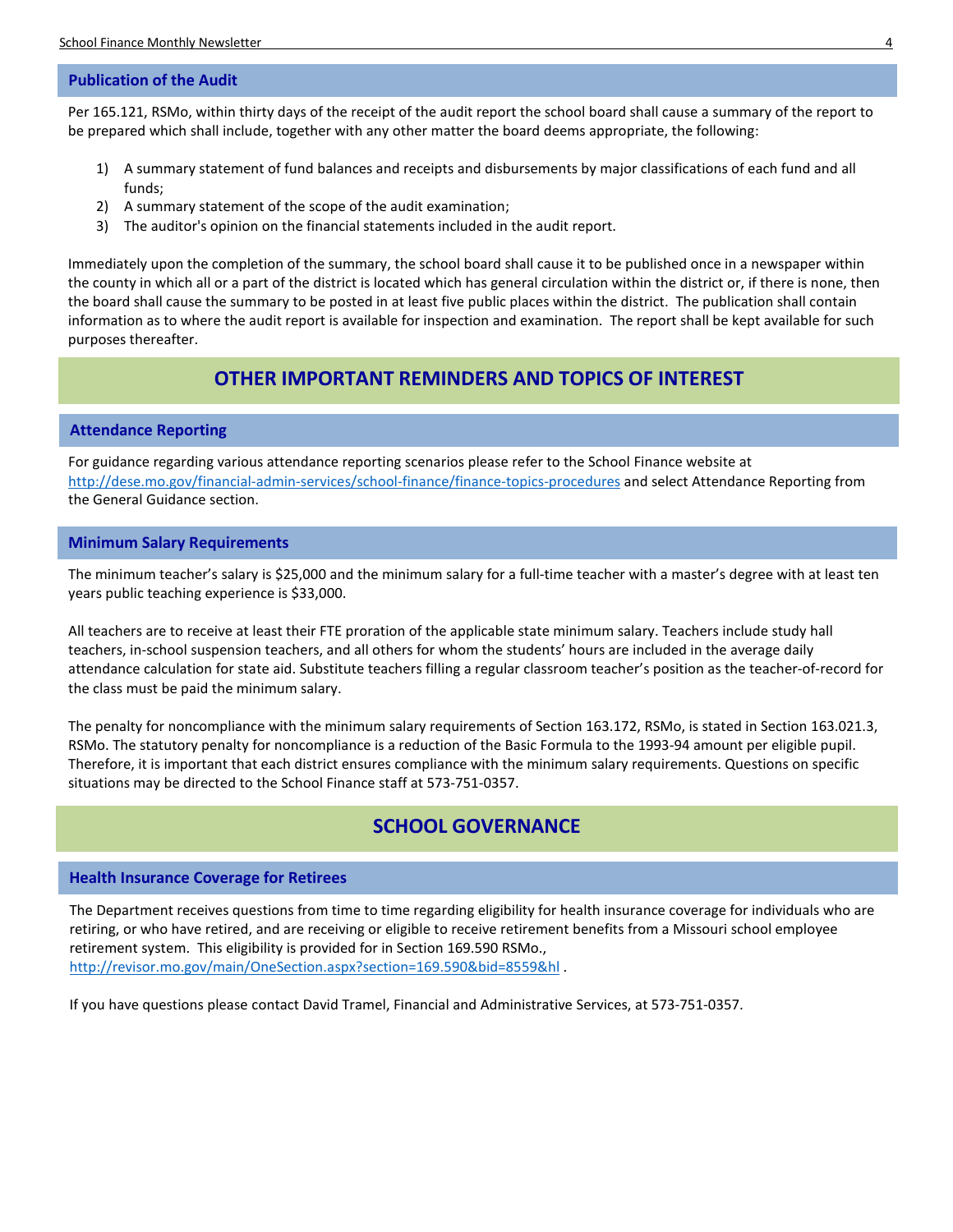## **STUDENT TRANSPORTATION**

#### <span id="page-4-0"></span>**2020-21 State Transportation Aid Calculation**

The fiscal year 2020-21 state transportation aid calculation is available through the School Finance website. Select Monthly Financial Reports. Input County-District number. The Payment Transmittal is then displayed. Click on the revenue name "Transportation" on the Payment Transmittal to access the transportation aid calculation. The link to School Finance Monthly Financial Reports is [http://dese.mo.gov/financial-admin-services/school-finance/financial-reports.](http://dese.mo.gov/financial-admin-services/school-finance/financial-reports) 

This is the first live state transportation calculation made for the current year. The calculation is based on 2019-20 school year data submitted by the district on the state transportation aid documents included in Part IV of the Annual Secretary of the Board Report (Application for State Transportation Aid, School Bus and Facility Depreciation Schedules).

The percent of reduction to the calculated entitlement computed for the October 2020 calculation follows. This reduction percentage represents the amount the entitlement exceeded the appropriation and will fluctuate from month to month as revisions are made to individual school district data. The percent of reduction and the A and B factors are also reflected on each district's Summary Transportation Report.

The percentage reduction and the A and B factors are as follows:

|              | <b>Reduction Factor</b> | A Factor | <b>B</b> Factor |
|--------------|-------------------------|----------|-----------------|
| October 2020 | 68.093484%              | 4.804281 | -1.3333465      |

#### <span id="page-4-1"></span>**2020 EPA DERA School Bus Rebate Program – Deadline October 30, 2020**

EPA's Office of Transportation and Air Quality is accepting applications nationwide for rebates to assist in replacing older, dirtier diesel school buses with new school buses certified to EPA's cleanest emission standards. EPA anticipates awarding over \$10 million in this funding opportunity. Selected applicants that scrap and replace their old diesel buses will receive a rebate of \$20,000-\$65,000 per bus depending on the fuel type of the replacement bus.

The following link provides more detail and contact information for this program: <https://www.epa.gov/cleandiesel/clean-diesel-rebates#dates>

#### <span id="page-4-2"></span>**School Bus Aisle Blocking**

State Board of Education Rule 5 CSR 30-261.010 requires that school bus aisles not be blocked. As your district makes field trips and activity trips this year, please ensure that all school bus drivers know and adhere to this rule. The aisles must be free of any obstruction so the bus, if needed, could be evacuated quickly without difficulties caused by the aisles being blocked by trash cans, coolers, book bags, band equipment, or other items.

#### <span id="page-4-3"></span>**School Bus Driver Seat Belt Use**

**5 CSR 30-261.010, RSMo (Requirements for the Operation of School Buses), requires** school bus drivers to use their seat belt whenever the bus is in motion. Please verify compliance with this requirement within your school district.

#### <span id="page-4-4"></span>**Non-Conforming Van Use**

Any vehicle that was manufactured to transport 11 or more passengers (as manufactured) including the driver that is newly purchased, leased, or contracted must be a school bus and meet all Missouri Minimum Standards for School Buses as well as all Federal Motor Vehicle Safety Standards for School Buses (with the exception of motor coaches).

*This means that a school district cannot purchase, contract, or rent 12/15/17 passenger vans for the transportation of school children.*